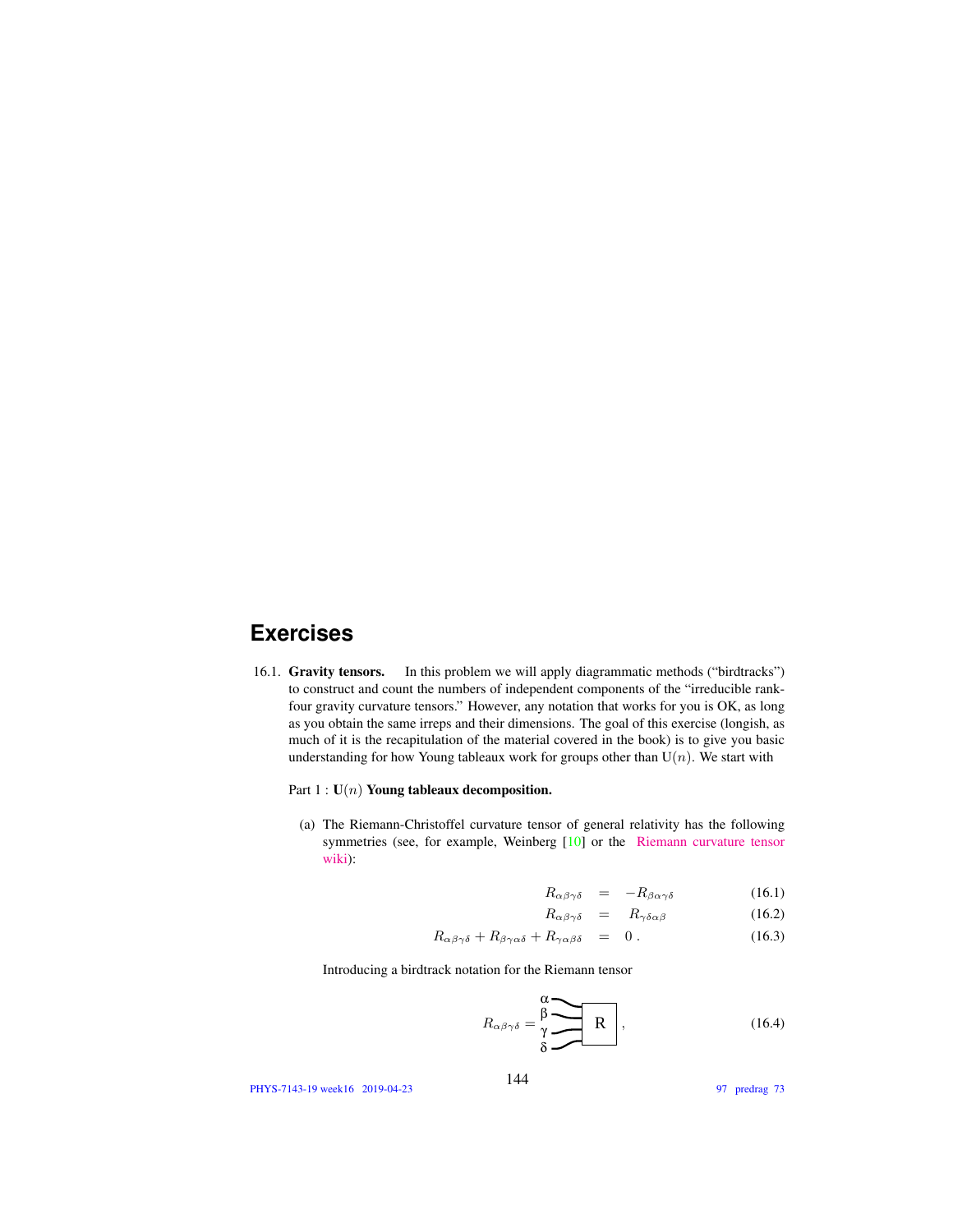check that we can state the above symmetries as

$$
R_{\alpha\beta\gamma\delta} = -R_{\beta\alpha\gamma\delta}
$$
  
\n
$$
\mathbf{R} = \mathbf{R}_{\alpha\beta\gamma\delta} = R_{\gamma\delta\alpha\beta}
$$
 (16.5)

$$
\frac{R_{\alpha\beta\gamma\delta}}{R} = \frac{1}{\alpha\beta\gamma\delta} + R_{\beta\gamma\alpha\delta} + R_{\gamma\alpha\beta\delta} = 0
$$
\n
$$
\frac{1}{\alpha\beta\gamma\delta} + \frac{1}{\alpha\beta\gamma\delta\delta} + \frac{1}{\alpha\beta\gamma\delta\delta} = 0
$$
\n
$$
\frac{1}{\alpha\beta\gamma\delta} + \frac{1}{\alpha\beta\gamma\delta\delta} + \frac{1}{\alpha\beta\gamma\delta\delta} = 0. \quad (16.7)
$$

$$
\boxed{\mathbf{R}} + \frac{\mathbf{R}}{\mathbf{R}} + \frac{\mathbf{R}}{\mathbf{R}} + \frac{\mathbf{R}}{\mathbf{R}} = 0. \tag{16.7}
$$

The first condition says that R lies in the  $\Box \otimes \Box$  subspace.

(b) The second condition says that R lies in the  $\Box \leftrightarrow \Box$  interchange-symmetric subspace.

Use the characteristic equation for  $\mathbb{R}$ 

to split 
$$
\frac{1}{2}
$$
 into the  $\boxed{}$  and  $\boxed{}$  irreps:  

$$
\frac{1}{2} \left( \frac{1}{\frac{1}{2}} + \frac{1}{2} \right) = \frac{4}{3} \frac{1}{2} \left( \frac{1}{2} + \frac{1}{2} \right) = \frac{4}{3} \frac{1}{2} \left( \frac{1}{2} + \frac{1}{2} \right) = \frac{4}{3} \frac{1}{2} \left( \frac{1}{2} + \frac{1}{2} \right) = \frac{4}{3} \frac{1}{2} \left( \frac{1}{2} + \frac{1}{2} \right) = \frac{4}{3} \frac{1}{2} \left( \frac{1}{2} + \frac{1}{2} \right) = \frac{4}{3} \frac{1}{2} \left( \frac{1}{2} + \frac{1}{2} \right) = \frac{4}{3} \frac{1}{2} \left( \frac{1}{2} + \frac{1}{2} \right) = \frac{4}{3} \frac{1}{2} \left( \frac{1}{2} + \frac{1}{2} \right) = \frac{4}{3} \frac{1}{2} \left( \frac{1}{2} + \frac{1}{2} \right) = \frac{4}{3} \frac{1}{2} \left( \frac{1}{2} + \frac{1}{2} \right) = \frac{4}{3} \frac{1}{2} \left( \frac{1}{2} + \frac{1}{2} \right) = \frac{4}{3} \frac{1}{2} \left( \frac{1}{2} + \frac{1}{2} \right) = \frac{4}{3} \frac{1}{2} \left( \frac{1}{2} + \frac{1}{2} \right) = \frac{4}{3} \frac{1}{2} \left( \frac{1}{2} + \frac{1}{2} \right) = \frac{4}{3} \frac{1}{2} \left( \frac{1}{2} + \frac{1}{2} \right) = \frac{4}{3} \frac{1}{2} \left( \frac{1}{2} + \frac{1}{2} \right) = \frac{4}{3} \frac{1}{2} \left( \frac{1}{2} + \frac{1}{2} \right) = \frac{4}{3} \frac{1}{2} \left( \frac{1}{2} + \frac{1}{2} \right) = \frac{4}{3} \frac{1}{2} \left( \frac{1}{2} + \frac{1}{2} \right) = \frac{4}{3
$$

(c) Show that the third condition  $(16.7)$  says that R has no components in the  $\Box$  irrep:

$$
\mathbf{R} + \mathbf{R} + \mathbf{R} + \mathbf{R}
$$

Hence, the symmetries of the Riemann tensor are summarized by the  $\Box$  irrep projection operator [8]:

$$
(P_R)_{\alpha\beta\gamma\delta}, \delta'\gamma'\beta'\alpha' = \frac{4}{3}\frac{\beta}{\gamma} \begin{array}{ccc}\n\alpha \\
\beta\n\end{array}\n\begin{array}{ccc}\n\alpha \\
\beta\n\end{array}\n\begin{array}{ccc}\n\alpha \\
\beta\n\end{array}
$$
\n(16.10)

(d) Verify that the Riemann tensor is in the  $\Box$  subspace

$$
\frac{4}{3} \underbrace{\mathbf{R}}_{\mathbf{R}} \underbrace{\mathbf{R}}_{\mathbf{R}} \mathbf{R} = \underbrace{\mathbf{R}}_{\mathbf{R}} \mathbf{R} \mathbf{R} \mathbf{R} \mathbf{R} \mathbf{R} \mathbf{R} \mathbf{R} \mathbf{R} \mathbf{R} \mathbf{R} \mathbf{R} \mathbf{R} \mathbf{R} \mathbf{R} \mathbf{R} \mathbf{R} \mathbf{R} \mathbf{R} \mathbf{R} \mathbf{R} \mathbf{R} \mathbf{R} \mathbf{R} \mathbf{R} \mathbf{R} \mathbf{R} \mathbf{R} \mathbf{R} \mathbf{R} \mathbf{R} \mathbf{R} \mathbf{R} \mathbf{R} \mathbf{R} \mathbf{R} \mathbf{R} \mathbf{R} \mathbf{R} \mathbf{R} \mathbf{R} \mathbf{R} \mathbf{R} \mathbf{R} \mathbf{R} \mathbf{R} \mathbf{R} \mathbf{R} \mathbf{R} \mathbf{R} \mathbf{R} \mathbf{R} \mathbf{R} \mathbf{R} \mathbf{R} \mathbf{R} \mathbf{R} \mathbf{R} \mathbf{R} \mathbf{R} \mathbf{R} \mathbf{R} \mathbf{R} \mathbf{R} \mathbf{R} \mathbf{R} \mathbf{R} \mathbf{R} \mathbf{R} \mathbf{R} \mathbf{R} \mathbf{R} \mathbf{R} \mathbf{R} \mathbf{R} \mathbf{R} \mathbf{R} \mathbf{R} \mathbf{R} \mathbf{R} \mathbf{R} \mathbf{R} \mathbf{R} \mathbf{R} \mathbf{R} \mathbf{R} \mathbf{R} \mathbf{R} \mathbf{R} \mathbf{R} \mathbf{R} \mathbf{R} \mathbf{R} \mathbf{R} \mathbf{R} \mathbf{R} \mathbf{R} \mathbf{R} \mathbf{R} \mathbf{R} \mathbf{R} \mathbf{R} \mathbf{R} \mathbf{R} \mathbf{R} \mathbf{R} \mathbf{R} \mathbf{R} \mathbf{R} \mathbf{R} \mathbf{R} \mathbf{R} \mathbf{R} \mathbf{R} \mathbf{R} \mathbf{R} \mathbf{R} \math
$$

(e) Compute the number of independent components of the Riemann tensor  $\mathbf{R}_{\alpha\beta\gamma\delta}$  by taking the trace of the  $\|\cdot\|$  irrep projection operator:

$$
d_R = \text{tr}\,\mathbf{P}_R = \frac{n^2(n^2 - 1)}{12} \,. \tag{16.12}
$$

PHYS-7143-19 week16 2019-04-23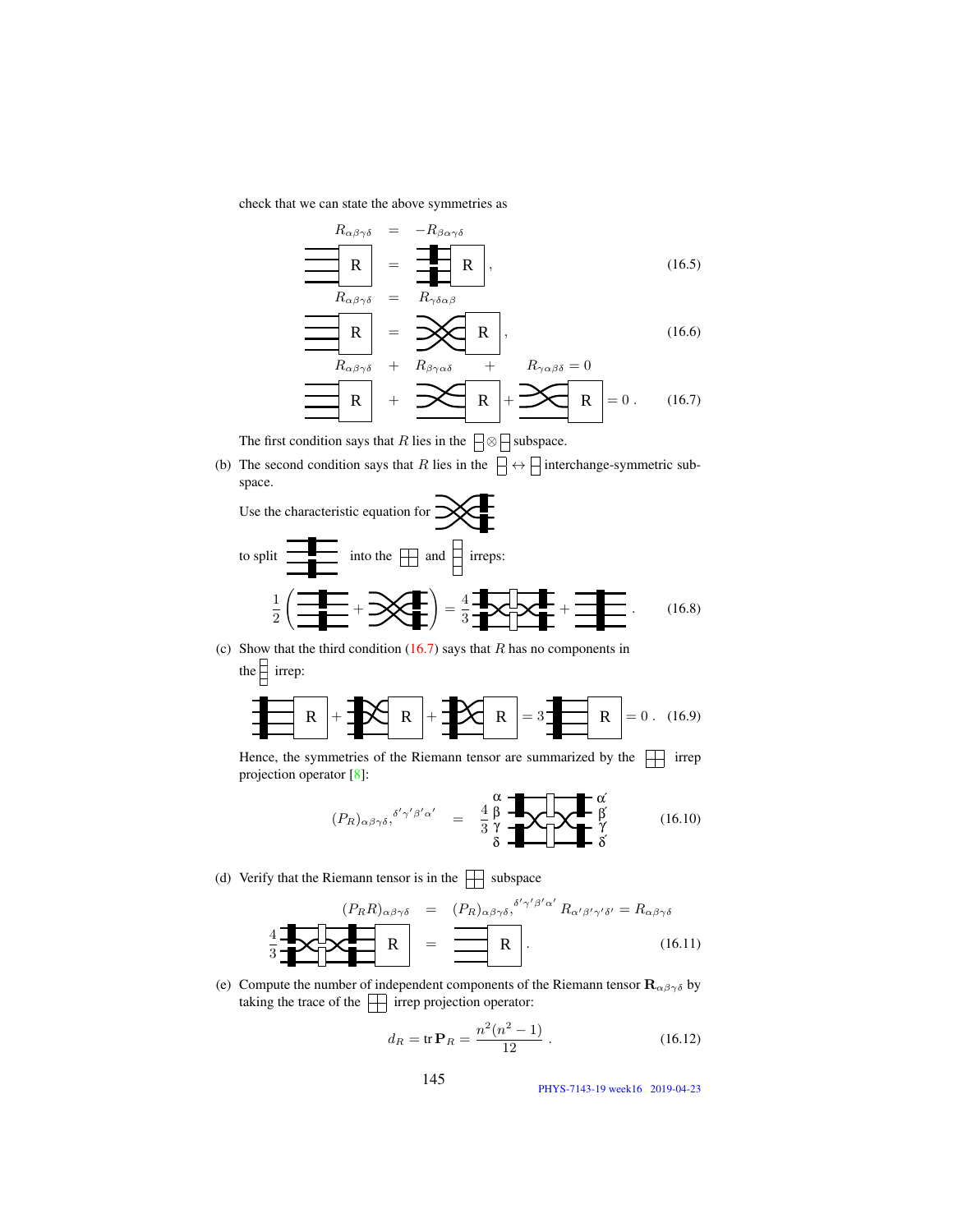## Part  $2: SO(n)$  Young tableaux decomposition

The Riemann tensor has the symmetries of the  $\Box$  irrep of U(n). However, gravity is also characterized by the symmetric tensor  $g_{\alpha\beta}$ , that reduces the symmetry to a local SO(n) invariance (more precisely SO(1,  $n - 1$ ), but compactness is not important here). The extra invariants built from  $g_{\alpha\beta}$ 's decompose U(n) reps into sums of SO(n) reps. Orthogonal group  $SO(n)$  is the group of transformations that leaves invariant a symmetric quadratic form  $(q, q) = g_{\mu\nu}q^{\mu}q^{\nu}$ , with a primitive invariant rank-2 tensor:

$$
g_{\mu\nu} = g_{\nu\mu} = \mu \longrightarrow \mathbf{v} \qquad \qquad \mu, \nu = 1, 2, \dots, n \,. \tag{16.13}
$$

If  $(q, q)$  is an invariant, so is its complex conjugate  $(q, q)^* = g^{\mu\nu} q_\mu q_\nu$ , and

g µν = g νµ = µ ν (16.14)

is also an invariant tensor. The matrix  $A^{\nu}_{\mu} = g_{\mu\sigma} g^{\sigma\nu}$  must be proportional to unity, as otherwise its characteristic equation would decompose the defining  $n$ -dimensional rep. A convenient normalization is

$$
g_{\mu\sigma}g^{\sigma\nu} = \delta^{\nu}_{\mu}
$$
  
\n
$$
\longleftrightarrow \delta^{\nu} = \bullet \bullet \bullet \bullet \qquad (16.15)
$$

As the indices can be raised and lowered at will, nothing is gained by keeping the arrows. Our convention will be to perform all contractions with metric tensors with upper indices and omit the arrows and the open dots:

$$
g^{\mu\nu} \equiv \mu \longrightarrow \mathbf{v} \ . \tag{16.16}
$$

The  $U(n)$  2-index tensors can be decomposed into a sum of their symmetric and antisymmetric parts. Specializing to the subgroup  $SO(n)$ , the rule is to lower all indices on all tensors, and the symmetrization projection operator is written as

$$
S_{\mu\nu,\rho\sigma} = g_{\rho\rho'} g_{\sigma\sigma'} S_{\mu\nu,}^{\rho'\sigma'}
$$
  
= 
$$
\frac{1}{2} (g_{\mu\sigma} g_{\nu\rho} + g_{\mu\rho} g_{\nu\sigma})
$$

From now on, we drop all arrows and  $g^{\mu\nu}$ 's and write the decomposition into symmetric and antisymmetric parts as

$$
\frac{\partial}{\partial \mu \sigma g_{\nu \rho}} = \frac{\partial}{\partial \mu \sigma g_{\nu \rho}} + \frac{\partial}{\partial \mu \sigma g_{\nu \sigma}} + \frac{1}{2} (g_{\mu \sigma} g_{\nu \rho} - g_{\mu \rho} g_{\nu \sigma}). \quad (16.17)
$$

The new invariant tensor, specific to  $SO(n)$ , is the index contraction:

$$
\mathbf{T}_{\mu\nu,\rho\sigma} = g_{\mu\nu}g_{\rho\sigma}, \qquad \mathbf{T} = \sum \quad (16.18)
$$

Its characteristic equation

$$
\mathbf{T}^2 = \sum \bigotimes \bigotimes = n\mathbf{T} \tag{16.19}
$$

yields the trace and the traceless part projection operators. As  $T$  is symmetric,  $S T = T$ , only the symmetric subspace is reduced by this invariant.

PHYS-7143-19 week16 2019-04-23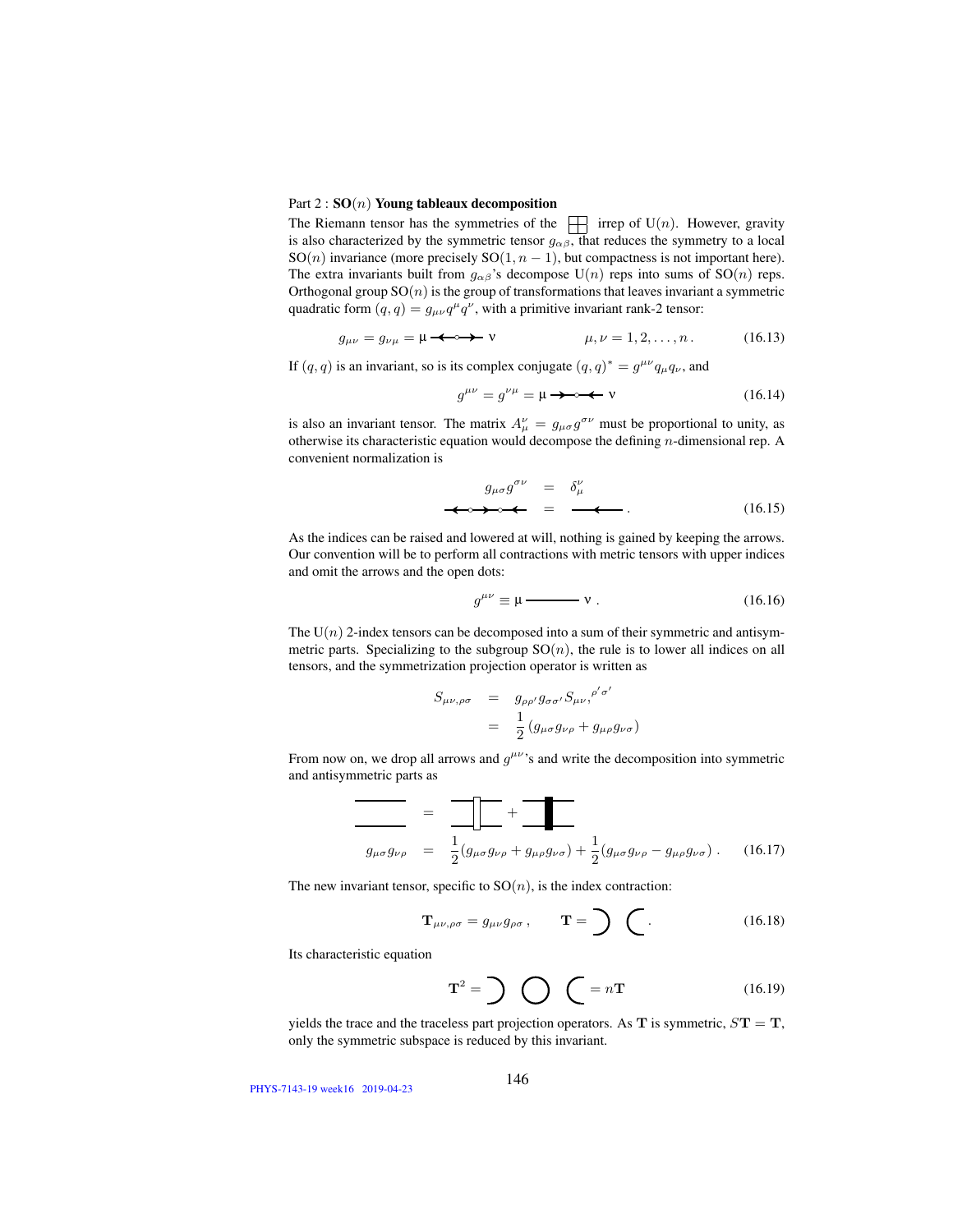(f) Show that  $SO(n)$  2-index tensors decompose into three irreps:

traceless symmetric:

$$
(P_2)_{\mu\nu,\rho\sigma} = \frac{1}{2} (g_{\mu\sigma} g_{\nu\rho} + g_{\mu\rho} g_{\nu\sigma}) - \frac{1}{n} g_{\mu\nu} g_{\rho\sigma} = \boxed{\boxed{-}} - \frac{1}{n} \rightarrow \boxed{\boxed{,}
$$
\n
$$
\text{(16.20)}
$$
\n
$$
\text{singlet:} \qquad (P_1)_{\mu\nu,\rho\sigma} = \frac{1}{n} g_{\mu\nu} g_{\rho\sigma} = \frac{1}{n} \rightarrow \boxed{,}
$$
\n
$$
\text{(16.21)}
$$
\n
$$
\text{antisymmetric:} \qquad (P_3)_{\mu\nu,\rho\sigma} = \frac{1}{2} (g_{\mu\sigma} g_{\nu\rho} - g_{\mu\rho} g_{\nu\sigma}) = \boxed{\boxed{.}} \qquad (16.22)
$$

What are the dimensions of the three irreps?

(g) In the same spirit, the U(n) irrep  $\Box$  is decomposed by the SO(n) intermediate 2-index state invariant matrix

$$
\mathbf{Q} = \begin{array}{c}\n\mathbf{I} \\
\mathbf{I} \\
\mathbf{I}\n\end{array}
$$
\n(16.23)

Show that the intermediate 2-index subspace splits into three irreducible reps by  $(16.20) - (16.22)$ :

$$
Q = \frac{1}{n} \sum \limits_{\mathbf{Q}_0 + \mathbf{Q}_S + \mathbf{Q}_A} \left\{ \sum \limits_{i=1}^{n} \mathbf{I}_i \left( \sum \limits_{i=1}^{n} \mathbf{I}_i \right) \left( \sum \limits_{i=1}^{n} \mathbf{I}_i \right) + \sum \limits_{(16,24)} \mathbf{I}_i \left( \sum \limits_{(16,24)} \mathbf{I}_i \right) \right\}
$$

Show that the antisymmetric 2-index state does not contribute

$$
\mathbf{P}_{\mathbf{R}}\mathbf{Q}_A = 0. \tag{16.25}
$$

(Hint: The Riemann tensor is symmetric under the interchange of index pairs.)

(h) Fix the normalization of the remaining two projection operators by computing  $\mathbf{Q}^2_S, \mathbf{Q}^2_0$ :

$$
\mathbf{P}_0 = \frac{2}{n(n-1)} \mathbf{P}(\mathbf{C}), \qquad (16.26)
$$

$$
\mathbf{P}_S = \frac{4}{n-2} \left\{ \frac{1}{n} \sum \left( \frac{1}{n} - \frac{1}{n} \right) \left( \frac{1}{n} \right) \right\} \qquad (16.27)
$$

and compute their dimensions.

This completes the  $SO(n)$  reduction of the  $\Box$   $U(n)$  irrep (16.11):

| U(n)                            | $\rightarrow$ | SO(n)                              |                        |                    |
|---------------------------------|---------------|------------------------------------|------------------------|--------------------|
|                                 |               |                                    |                        | $\circ$            |
| ${\bf P}_R$                     |               | ${\bf P}_W$                        | $\mathbf{P}_S$         | $+$ $\mathbf{P}_0$ |
| $n^2(n^2-1)$<br>$\overline{12}$ |               | $\frac{(n+2)(n+1)n(n-3)}{n}$<br>12 | $\frac{(n+2)(n-1)}{2}$ |                    |

(16.28)

147

PHYS-7143-19 week16 2019-04-23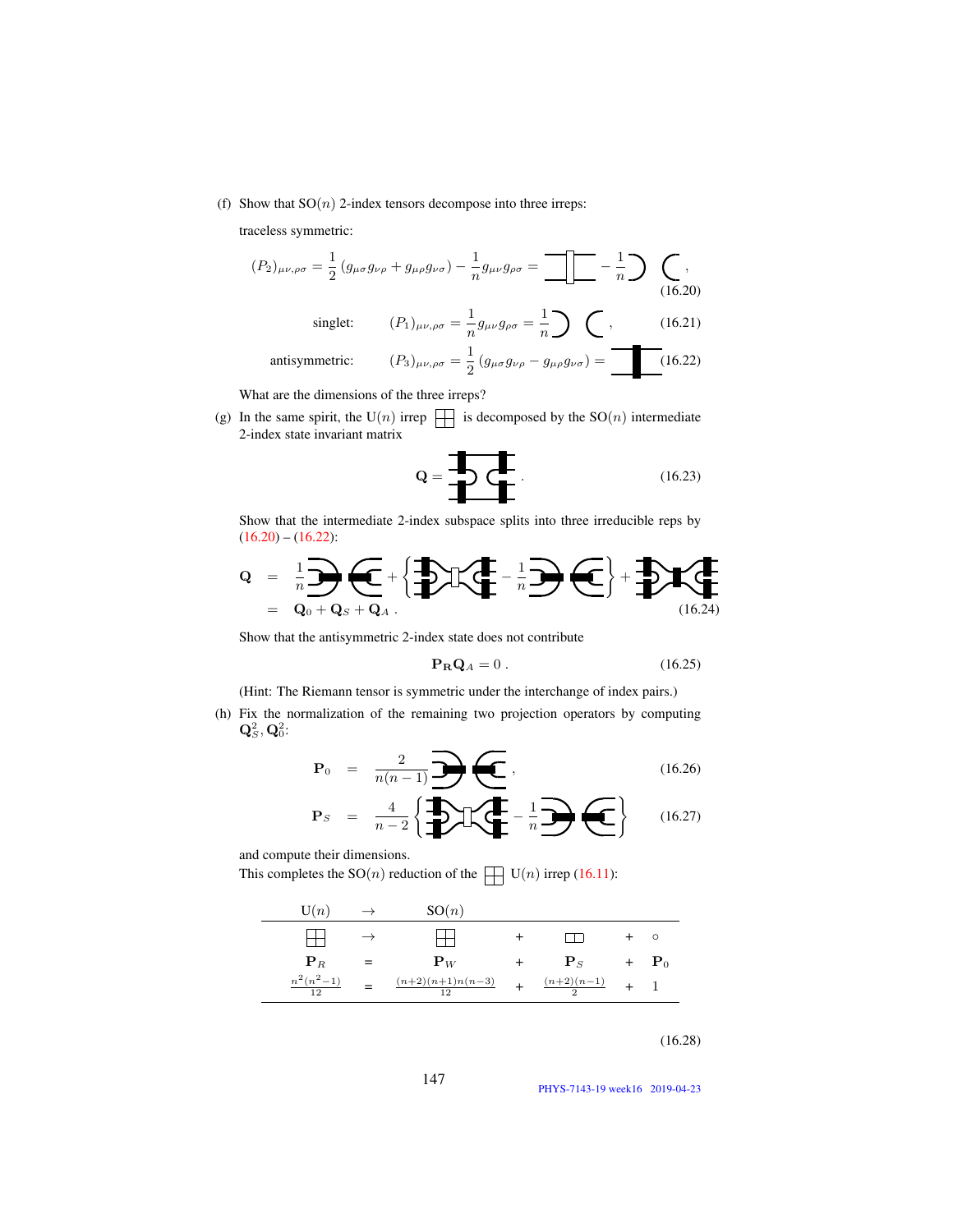The projection operator for the  $SO(n)$  traceless  $\Box$  irrep is:

$$
\mathbf{P}_W = \mathbf{P}_R - \mathbf{P}_S - \mathbf{P}_0
$$
  
\n
$$
\mathbf{P}_W = \frac{4}{3} \cdot \frac{1}{\sqrt{2}} \cdot \frac{1}{\sqrt{2}} - \frac{4}{n-2} \cdot \frac{1}{\sqrt{2}} \cdot \frac{1}{\sqrt{2}} + \frac{2}{(n-1)(n-2)} \cdot \frac{1}{\sqrt{2}} \cdot \frac{1}{\sqrt{2}}.
$$

(i) The above three projection operators project out the standard,  $SO(n)$ -irreducible general relativity tensors:

Curvature scalar:

$$
R = -\left(\underbrace{\mathbf{R}}^{\mathbf{R}}\right) = R^{\mu}{}_{\nu\mu}{}^{\nu} \tag{16.30}
$$

Traceless Ricci tensor:

$$
R_{\mu\nu} - \frac{1}{n} g_{\mu\nu} R = -\underbrace{\left\langle \mathbf{R} \right|}_{\mathbf{r}} + \frac{1}{n} \underbrace{\left\langle \mathbf{R} \right|}_{\mathbf{r}} \qquad (16.31)
$$

Weyl tensor:

$$
C_{\lambda\mu\nu\kappa} = \frac{(\mathbf{P}_{W}R)_{\lambda\mu\nu\kappa}}{R} - \frac{4}{n-2} \mathbf{Q}_{\mu\nu} R + \frac{2}{(n-1)(n-2)} \mathbf{Q}_{\mu\nu} R_{\lambda\nu} + \frac{1}{n-2} (g_{\mu\nu} R_{\lambda\kappa} - g_{\lambda\nu} R_{\mu\kappa} - g_{\mu\kappa} R_{\lambda\nu} + g_{\lambda\kappa} R_{\mu\nu}) - \frac{1}{(n-1)(n-2)} (g_{\lambda\kappa} g_{\mu\nu} - g_{\lambda\nu} g_{\mu\kappa}) R.
$$
 (16.32)

The numbers of independent components of these tensors are given by the dimensions of corresponding irreducible subspaces in (16.28).

What is the lowest dimension in which the Ricci tensor contributes? the Weyl tensor contributes? Show that in 2, respectively 3 dimensions, we have

$$
n = 2: \quad R_{\lambda\mu\nu\kappa} = (P_0 R)_{\lambda\mu\nu\kappa} = \frac{1}{2} (g_{\lambda\nu} g_{\mu\kappa} - g_{\lambda\kappa} g_{\mu\nu}) R \nn = 3: \quad = g_{\lambda\nu} R_{\mu\kappa} - g_{\mu\nu} R_{\lambda\kappa} + g_{\mu\kappa} R_{\lambda\nu} - g_{\lambda\kappa} R_{\mu\nu} \quad (16.33) \n- \frac{1}{2} (g_{\lambda\nu} g_{\mu\kappa} - g_{\lambda\kappa} g_{\mu\nu}) R
$$

(j) The last example of this exercise is an application of birdtracks to general relativity index manipulations. The object is to find the characteristic equation for the Riemann tensor in *four dimensions*.

The antisymmetrization tensor  $A_{a_1 a_2 ...}$ ,  $b_p ... b_2 b_1$  has nonvanishing components, only if all lower (or upper) indices differ from each other. If the defining dimension is smaller than the number of indices, the tensor A has no nonvanishing components:

$$
\frac{2}{\frac{2}{p}} = 0 \quad \text{if } p > n. \tag{16.34}
$$

This identity implies that for  $p > n$ , not all combinations of p Kronecker deltas are linearly independent. A typical relation is the  $p = n + 1$  case

$$
0 = \frac{\mathbf{1} \cdot \mathbf{1} \cdot \mathbf{1}}{\mathbf{1} \cdot \mathbf{1} \cdot \mathbf{1}} = \mathbf{1} \frac{\mathbf{1} \cdot \mathbf{1}}{\mathbf{1} \cdot \mathbf{1}} - \mathbf{1} \frac{\mathbf{1} \cdot \mathbf{1}}{\mathbf{1}} + \mathbf{1} \frac{\mathbf{1} \cdot \mathbf{1}}{\mathbf{1}} + \mathbf{1} \frac{\mathbf{1} \cdot \mathbf{1}}{\mathbf{1}} + \cdots
$$
 (16.35)

PHYS-7143-19 week16 2019-04-23

 $\overline{\phantom{0}}$